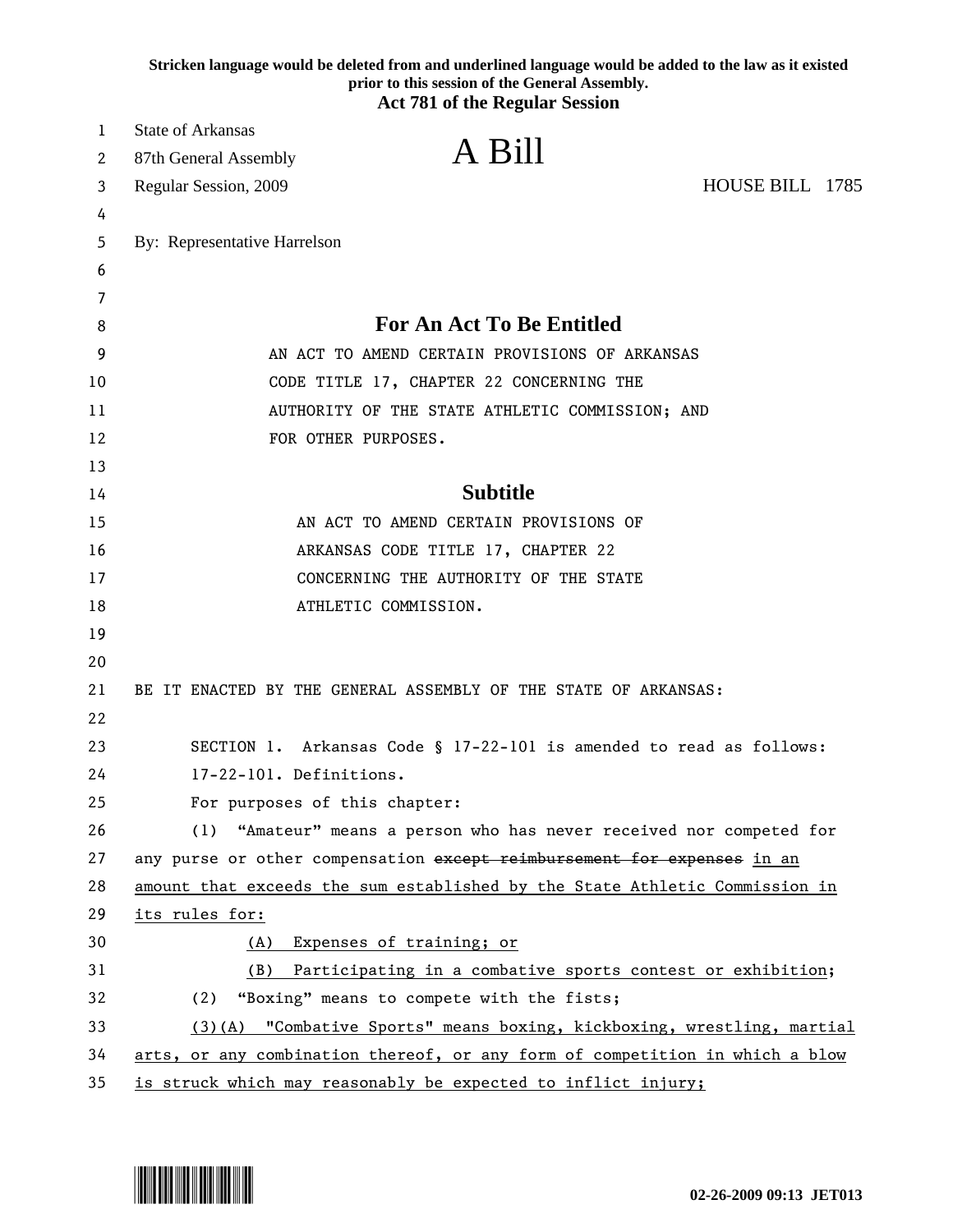1 (B) "Combative sports" does not include student training or an 2 exhibition of a student's skill when: 3 (i) Conducted by a martial arts school or an association 4 of martial arts schools; 5 (ii) The student's participation is for health and 6 recreational purposes rather than competition; and 7 (iii) The intent is to use only partial contact. 8 (3) (4) "Commission" means the State Athletic Commission as provided 9 in § 17-22-201; 10  $(4)(5)$  "Exhibition" means any engagement in which the participants 11 show or display their skills without necessarily striving to win; 12  $(5)(6)$  "Kick boxing" means any form of boxing in which blows are 13 delivered with the hand and any part of the leg below the hip, including the 14 foot; 15 (6)(7) "Manager" means any person who, directly or indirectly, 16 controls or administers the wrestling, boxing, kick boxing, or martial arts 17 combative sports affairs of any professional participant of the same; 18 (7)(8) "Martial arts" or "mixed martial arts" means any discipline 19 where in which the participants utilize kicks, punches, blows, strikes, or 20 other techniques, including, but not limited to, without limitation any form 21 of judo, kung fu, karate, and tae kwon do, ju jitsu, or any combination 22 thereof; 23 (8)(9) "Match" means any engagement in which the participants show or 24 display their skills while striving in good faith to win; 25 (9)(10) "Person" means any individual, partnership, corporation, 26 association, or club; 27 (10)(11) "Professional" means a person who has received or competed 28 for any purse or other article of a value greater than fifty dollars  $29$  (\$50.00), either for the expenses of training or for participating in any 30 match or exhibition an individual who it eighteen (18) years of age or older 31 and who, as a means of obtaining pecuniary gain: 32 (A) Competes for money, prizes, or purses in combative sports 33 contests or exhibitions; or 34 (B) Teaches, instructs, or assists in the practice of 35 professional combative sports; 36 (11)(12) "Promoter" means any person, club, organization, corporation,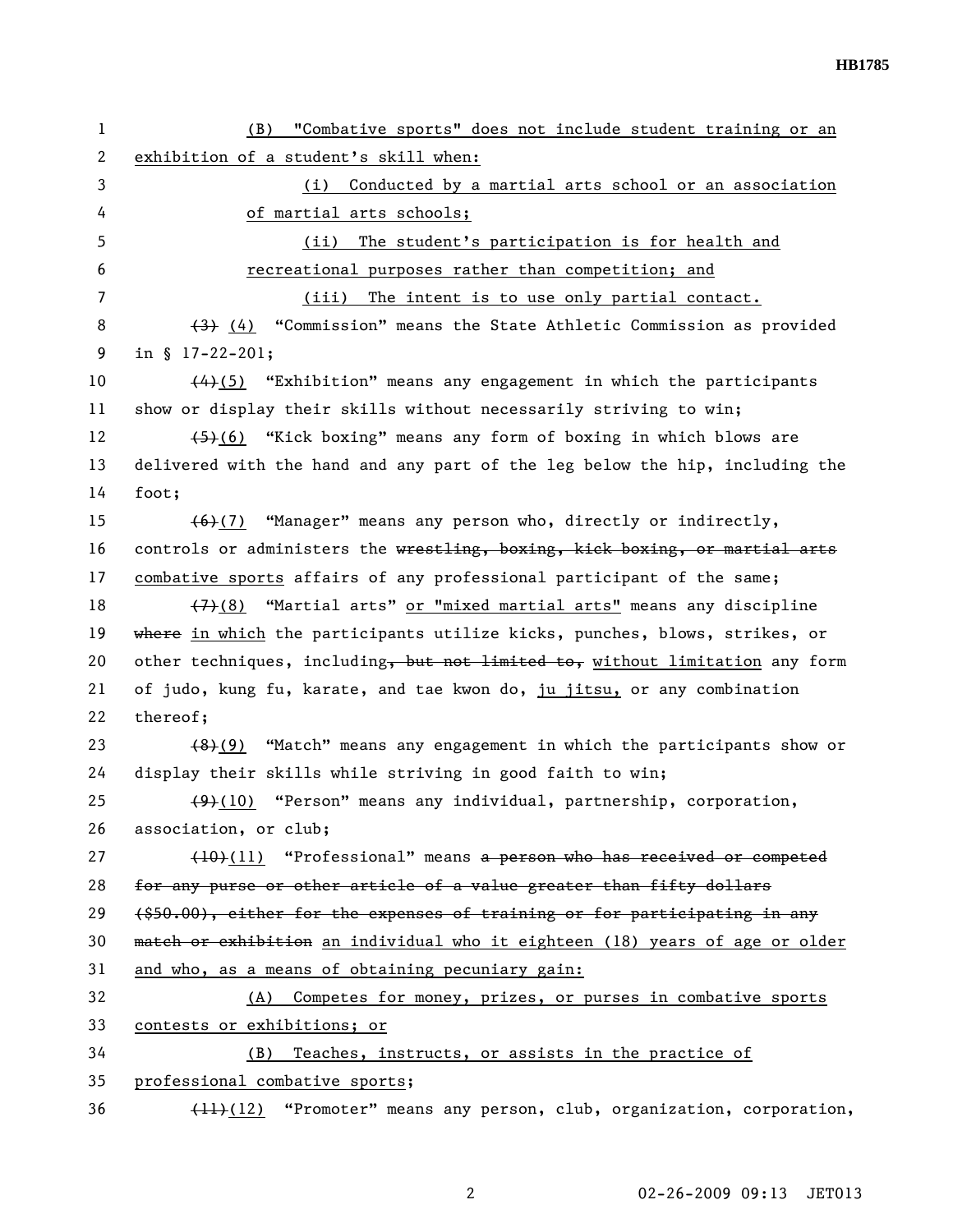1 or association, and in the case of a corporate promoter includes any officer, 2 director, employee, or stockholder thereof who produces, arranges, or stages 3 any professional boxing, kick boxing, wrestling, or martial arts match or 4 exhibition; and 5 (12) "Semi-professional" means a person engaging in an activity 6 regulated by this chapter for pay or gain but not as a full-time occupation; 7 and 8 (13) "State" means the State of Arkansas. 9 (13) "Wrestling" means any form of combat between two (2) or more 10 participants in which the participants deliver blows to his or her opponent's 11 body, execute throws to his or her opponent's body, or apply holds to his or 12 her opponent's body. 13 14 SECTION 2. Arkansas Code § 17-22-201 is amended to read as follows: 15 17-22-201. Creation — Members. 16 (a) A State Athletic Commission is created which shall consist of 17 seven (7) members who shall be at least twenty-five (25) years of age. 18 (b)(1) Members shall be appointed by the Governor for a term of two 19 (2) years. 20 (2) Four (4) Two (2) of the members of the commission shall be 21 members of the state executive committees of any patriotic organizations 22 chartered by authority of a special act of the Congress of the United States. 23 (3) One (1) member shall be a representative of the field of 24 physical education. 25 (4) One (1) member shall be a representative of the field of 26 sports promotion. 27 (5) One (1) member shall be a consumer representative. 28 (6) The remaining two (2) members may be citizens at large, but 29 shall have experience with combative sports. 30  $\left(\frac{6}{7}\right)$  (A) Furthermore, one (1) of the seven (7) members of the 31 commission shall be a member of a minority race. 32 (B) and one One (1) of the seven (7) members shall 33 be a senior citizen. 34 (C) Four (4) of the seven (7) members shall have 35 experience with combative sports.  $36$  (c) $\{\frac{1}{2}\}$  The members of the commission shall serve without pay.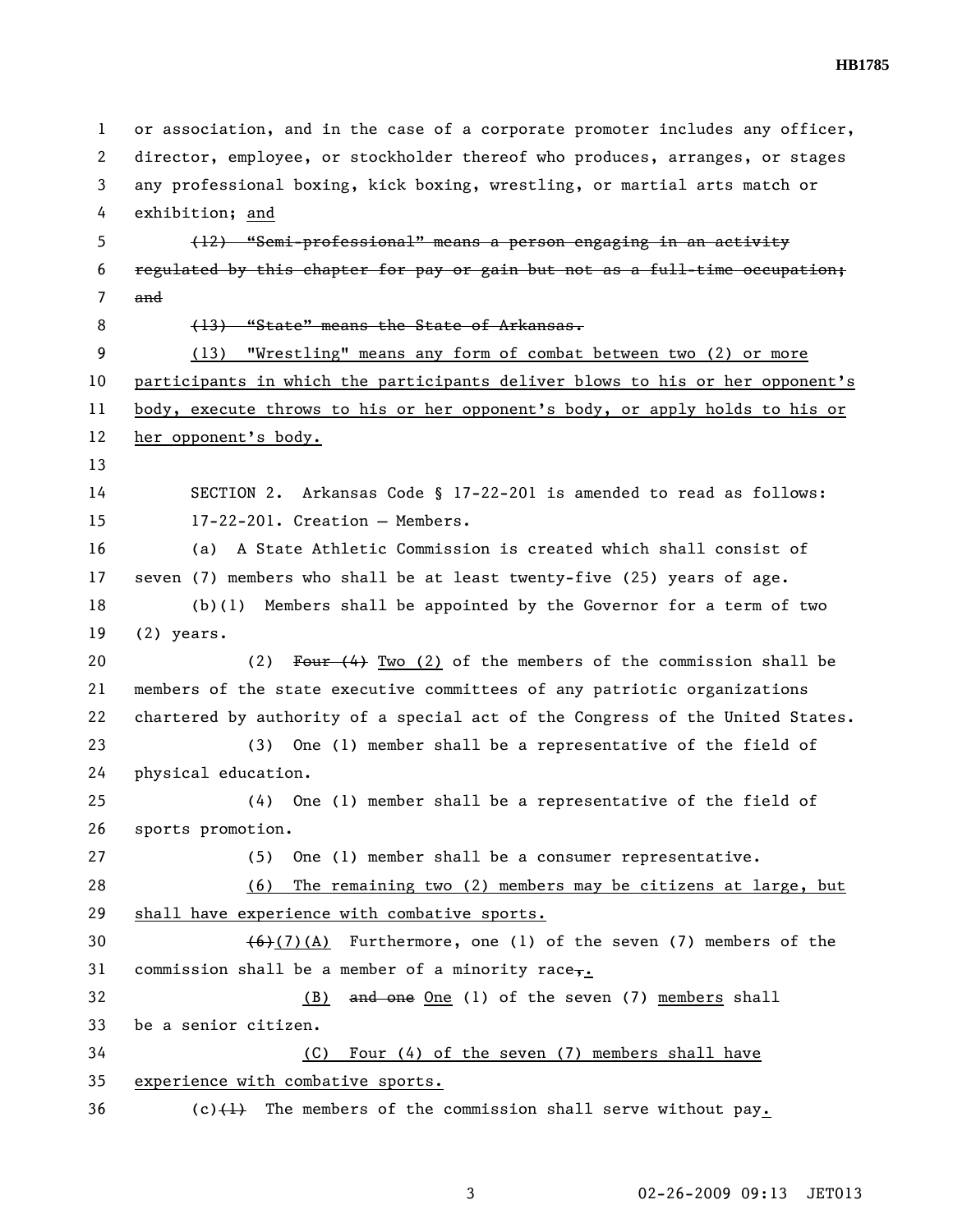1 (d) and The members of the commission shall have authority to 2 promulgate such rules and regulations as are necessary for the operation and 3 enforcement of this chapter and not in conflict with this chapter. 4  $(2)(e)$  The members of the commission may receive expense 5 reimbursement in accordance with § 25-16-901 et seq. 6  $\left(\frac{d}{d}\right)(f)$  When any member of the commission shall cease to be a member of 7 the state executive committee of any such patriotic organization as herein 8 mentioned, his or her commission as a member of the commission shall 9 automatically expire. The Governor shall appoint a successor, whose 10 qualifications shall be as prescribed in this section. 11 12 SECTION 3. Arkansas Code § 17-22-204 is amended to read as follows: 13 17-22-204. Authority. 14 (a)(1) The State Athletic Commission shall have the sole discretion, 15 management, control, and jurisdiction over all professional or semi-16 professional combative sports matches and exhibitions involving boxing, kick 17 boxing, wrestling, or martial arts in this state. 18 (2) Combative sports matches and exhibitions declaring 19 themselves amateur are governed by the commission unless sanctioned by a body 20 approved in writing by the commission, including without limitation: 21 (A) A federally recognized sanctioning body; or 22 (B) A national oversight body with 501(c)(3) status under 23 the Internal Revenue Code operating in at least six (6) states. 24 (b) The commission shall have the authority to appoint inspectors and 25 other officials necessary to properly conduct any match or exhibition 26 authorized by this chapter. 27 (c) The commission shall have the authority to adopt and promulgate, 28 amend, or abrogate any and all rules and regulations considered by it 29 necessary or expedient for the performance of its functions as provided in 30 this chapter and in accordance with the Arkansas Administrative Procedure 31 Act, § 25-15-201 et seq. 32 (d) The commission may issue subpoenas, examine witnesses, and

33 administer oaths and shall, at its discretion, investigate allegations or 34 practices violating the provisions of this chapter.

35 (e) The commission shall have the authority to hire an investigator 36 for the purposes outlined in this section.

**HB1785**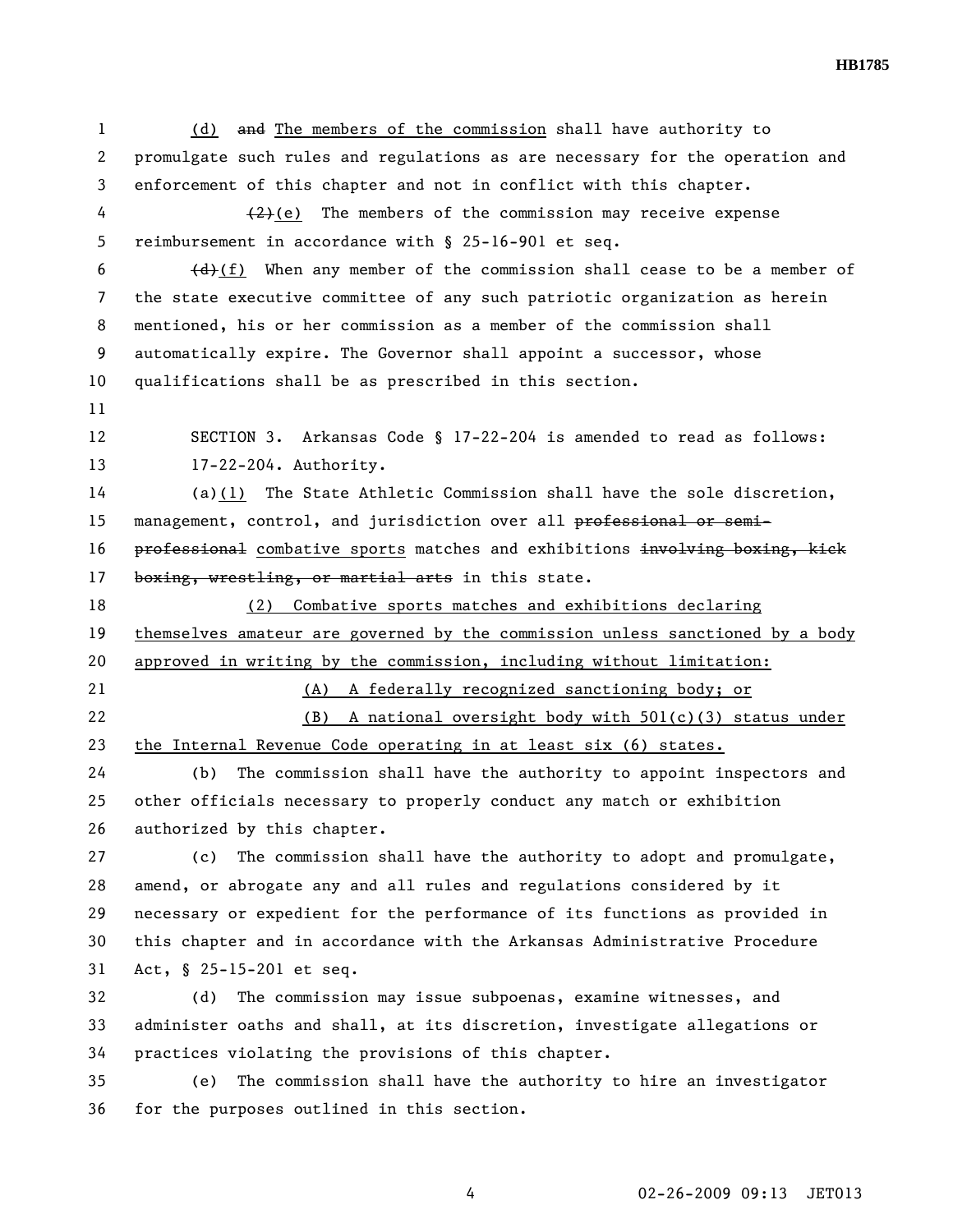1 (f) The commission shall have the authority to require insurance for 2 combative sports with limits to be adjusted by the rules and regulations of 3 the commission. 4 (g) The commission shall have the authority to make a claim on the 5 bond or check posted by a promoter for combative sports events in order to 6 make reimbursements for any unpaid fees, prize money, or other financial 7 commitments of the promoter related to combative sports activity licensed by 8 the commission. 9 10 SECTION 4. Arkansas Code § 17-22-206 is amended to read as follows: 11 17-22-206. Professional or semi-professional martial arts Combative 12 sports. 13 The General Assembly finds and declares to be the public policy of this 14 state that it is in the best interest of the public and  $t$  he martial arts 15 combative sports that professional or semi-professional martial arts 16 combative sports be subject to an effective and efficient system of strict 17 control and regulation in order to protect the safety and well-being of the 18 participants in professional or semi-professional martial arts combative 19 sports matches and exhibitions and to promote the public confidence in the 20 regulatory process and the conduct of professional or semi-professional 21 martial arts combative sports matches and exhibitions. To further such public 22 confidence and trust, the State Athletic Commission shall have the authority 23 to adopt and promulgate, amend, or abrogate any and all rules and regulations 24 concerning professional or semi-professional martial arts combative sports. 25 26 SECTION 5. Arkansas Code § 17-22-207(a), concerning the amount of 27 civil penalty, is amended to read as follows: 28 (a) Any person who, after notice and hearing, is found by the State 29 Athletic Commission to have violated any provision of this chapter or any 30 rules or regulations of the commission may be assessed a civil penalty not to 31 exceed one thousand dollars (\$1,000) two thousand five hundred dollars 32 (\$2,500) for each violation. 33 34 SECTION 6. Arkansas Code § 17-22-208 is amended to read as follows: 35 17-22-208. Boxing Combative sports elimination contests. 36 (a) This chapter does not apply applies to boxing combative sports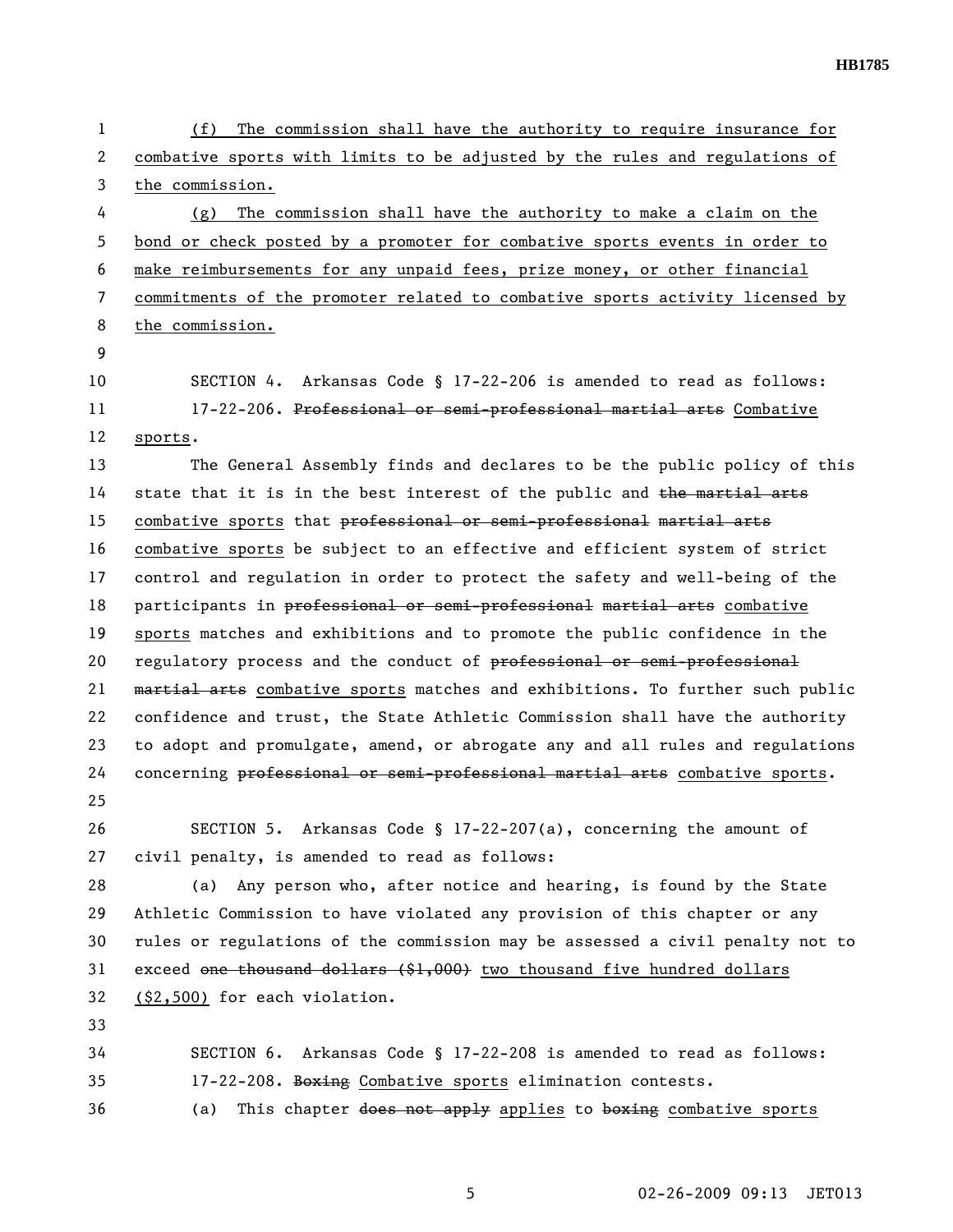1 elimination contests in which all of the following apply:

2 (1) The contestants compete for prizes only in combative sports 3 elimination contests and are not:

4 (A) also professional Professional boxers licensed 5 through the Professional Boxing and Safety Act of 1996, 15 U.S.C. § 6301 et 6 seq. competing in four (4) or more rounds of non-elimination boxing; or

7 (B) Professional mixed martial arts combatants;

8 (2) Each bout is scheduled to consist of three (3) or fewer one-9 minute rounds with combative sports elimination contests conducted on no more 10 than two (2) consecutive calendar days;

11 (3) Competing contestants Contestants are prohibited from boxing 12 competing for more than twelve (12) minutes on each combative sports 13 elimination contest day;

14 (4) The contestants participating in the combative sports 15 elimination contest are to be insured by the promoter for not less than one 16 five thousand dollars (\$1,000) (\$5,000) for medical and hospital expenses to 17 be paid to the contestants to cover injuries sustained in the combative 18 sports elimination contest and for not less than five thousand dollars 19 (\$5,000) to be paid in accordance with the statutes of descent and 20 distribution of personal property if a contestant dies as a result of 21 injuries sustained in the combative sports elimination contest;

22 (5) A licensed physician is in attendance at ringside, and the 23 physician has authority to stop the combative sports elimination contest for 24 medical reasons;

25 (6) All contestants pass a physical examination given by a 26 licensed physician before the combative sports elimination contest;

27 (7) A preliminary breath test is administered to each contestant 28 which indicates a blood alcohol content of two-tenths of one percent (0.2%) 29 or less; and

30 (8) The promoter conducts the combative sports elimination 31 contest in compliance with the following:

32 (A) A contestant who has lost by a technical knockout is 33 not permitted to compete again for a period of thirty (30) calendar days or 34 until the contestant has submitted to the promoter the results of a physical 35 examination equivalent to that required of professional boxers or

36 professional mixed martial arts combatants;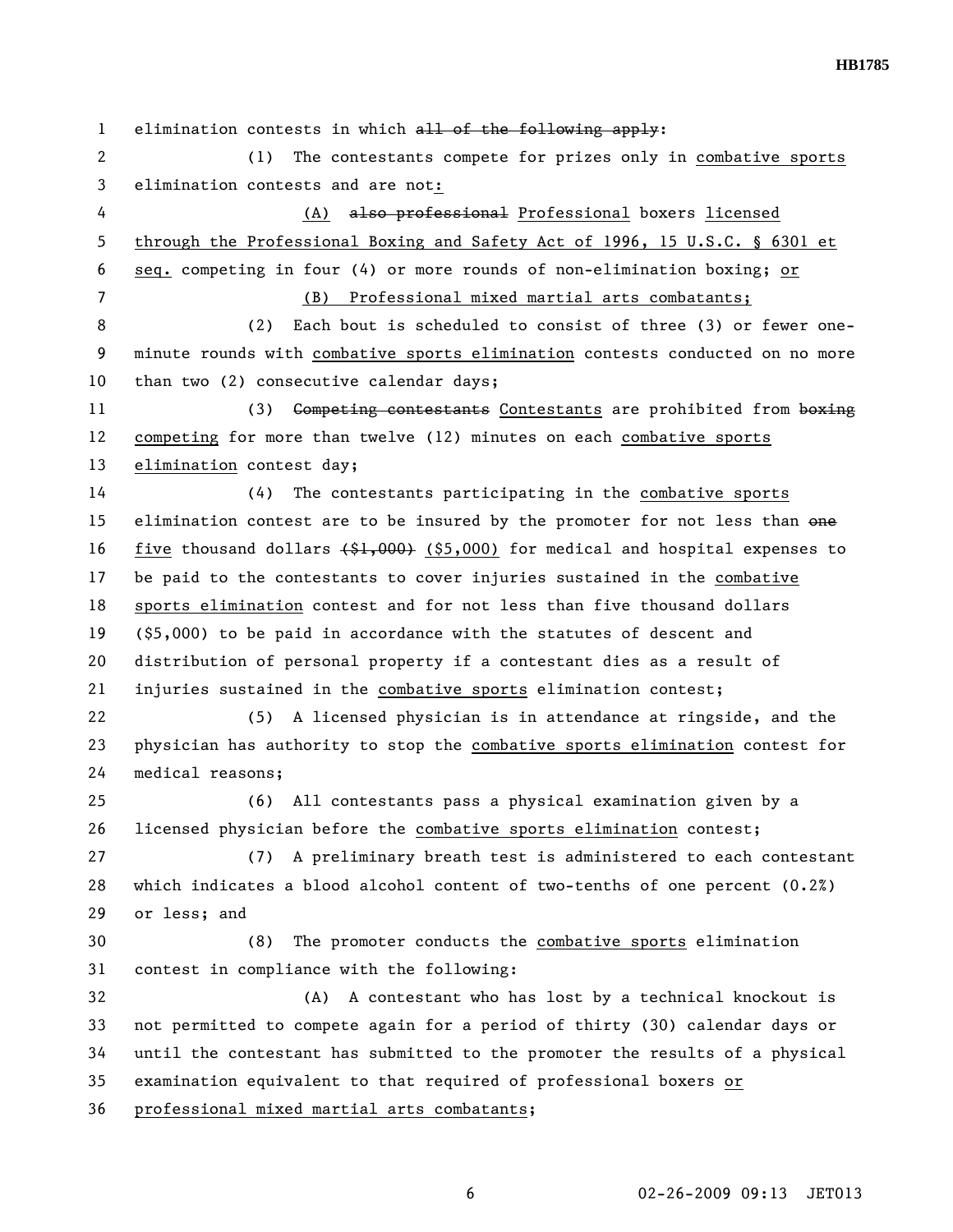1 (B)(i) The ringside physician examines a contestant who 2 has been knocked out in an a combative sports elimination contest or whose 3 fight has been stopped by the referee because the contestant received hard 4 blows to the head that made the contestant defenseless or incapable of 5 continuing immediately after the knockout or stoppage. 6 (ii) The ringside physician may recommend post-fight 7 neurological examinations, which may include computerized axial tomography 8 scans or magnetic resonance imaging, to be performed on the contestant 9 immediately after the contestant leaves the location of the combative sports 10 elimination contest. 11 (iii) The promoter shall not permit the contestant 12 to compete until a physician has certified that the contestant is fit to 13 compete. 14 (iv) If the physician recommends further 15 neurological examinations, the promoter shall not permit the contestant to 16 compete until the promoter receives copies of examination reports 17 demonstrating that the contestant is fit to compete; 18 (C)(i) The promoter shall require that a contestant who 19 has sustained a severe injury or knockout in an a combative sports 20 elimination contest be examined by a physician. 21 (ii) The promoter shall not permit the contestant to 22 compete until the physician has certified that the contestant has fully 23 recovered; 24 (D) The promoter shall not permit a contestant to compete 25 in an a combative sports elimination contest for a period of not less than 26 sixty (60) days if the contestant has been knocked out or has received 27 excessive hard blows to the head that required the fight to be stopped; 28 (E) A contestant who has been knocked out twice in a 29 period of three (3) months or who has had excessive head blows causing a 30 fight to be stopped shall not be permitted by a promoter to participate in an 31 a combative sports elimination contest for a period of not less than one 32 hundred and twenty (120) days after the second knockout or stoppage; 33 (F) A contestant who has been knocked out or had excessive 34 hard blows to the head causing a fight to be stopped three (3) times 35 consecutively in a period of twelve (12) months shall not be permitted by a

**HB1785** 

36 promoter to participate in an a combative sports elimination contest for a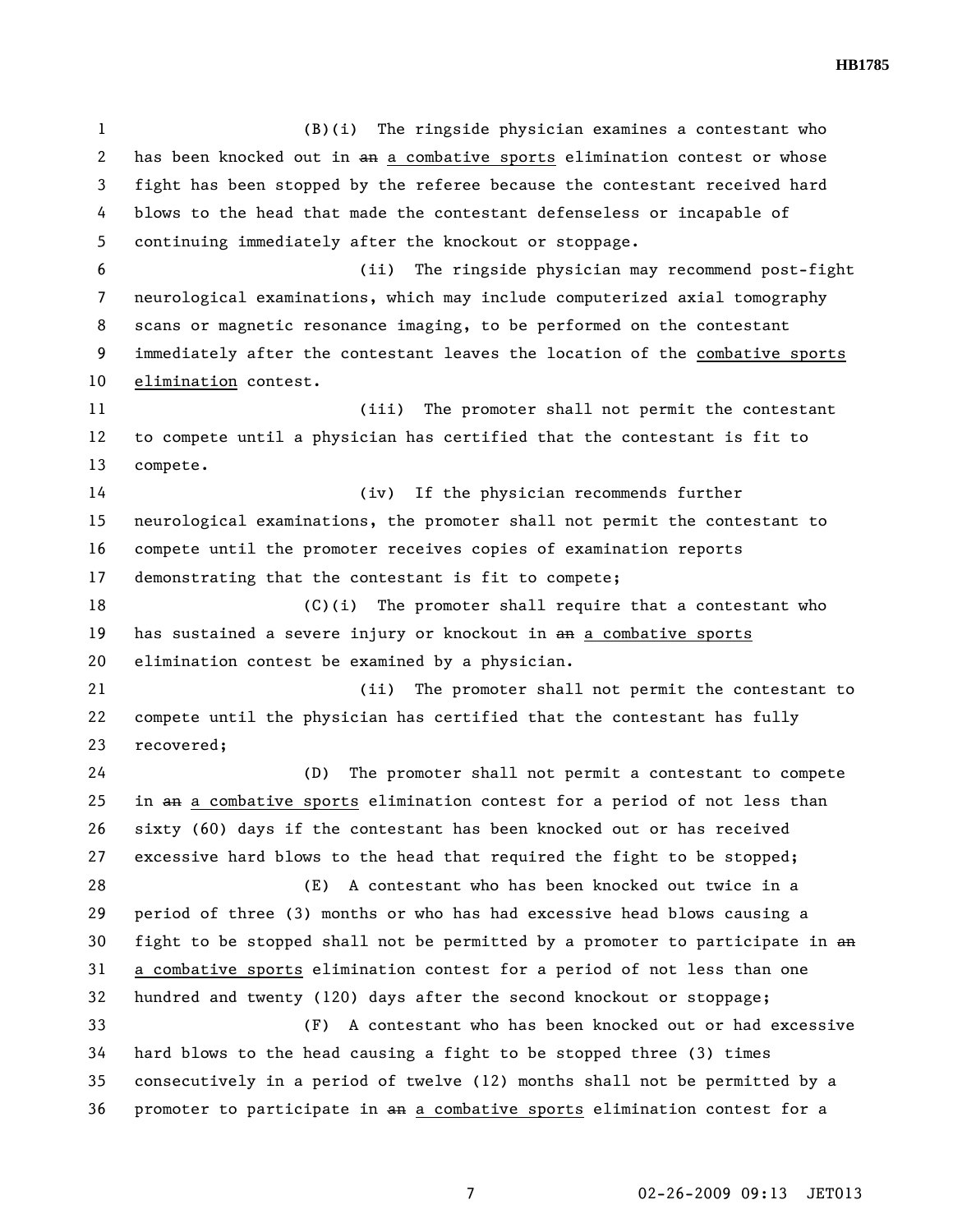1 period of one (1) year after the third knockout; and 2 (G) Before resuming competition after any of the periods 3 of rest prescribed in subdivisions (a)(8)(D) - (F) of this section, a 4 promoter shall require the contestant to produce a certification by a 5 physician stating that the contestant is fit to take part in an a combative 6 sports elimination contest. 7 (b) As part of the physical examination given before the combative 8 sports elimination contest, the licensed physician or other trained person 9 shall administer a preliminary breath test in compliance with standards 10 imposed in rules promulgated by the Department of Arkansas State Police 11 regarding equipment calibration and methods of administration. 12 (c)(1) The promoter shall keep a log of preliminary breath test 13 results of contestants on file at its place of business for at least three 14 (3) years after the date of administration of the test. 15 (2) These results shall be made available to law enforcement 16 officials upon request. 17 (d) An A combative sports elimination contest held pursuant to under 18 subsection (a) of this section is not considered to be in violation of the 19 law. 20 (e) Any person violating the provisions of this section shall be 21 guilty of a Class A misdemeanor and shall be subject to a fine not to exceed 22 one thousand dollars (\$1,000). 23 24 SECTION 7. Arkansas Code §§ 17-22-301 through 17-22-306 are amended to 25 read as follows: 26 17-22-301. Authorized matches and exhibitions - Sponsoring 27 organizations. 28 (a) Professional or semi-professional All combative sports matches or 29 exhibitions in this state that involve wrestling, boxing, kick boxing, 30 martial arts, or any combination thereof, which are conducted for purses or 31 where an admission fee is charged, are authorized by subject to the 32 requirements of this chapter and the rules and regulations of the State 33 Athletic Commission, unless exempted by § 17-22-204(a) or § 17-22-101(3)(B). 34 (b) All matches or exhibitions as provided in subsection (a) of this 35 section shall be conducted only in accordance with the provisions of this 36 chapter and acts amendatory or supplemental hereto and in accordance with the

8 02-26-2009 09:13 JET013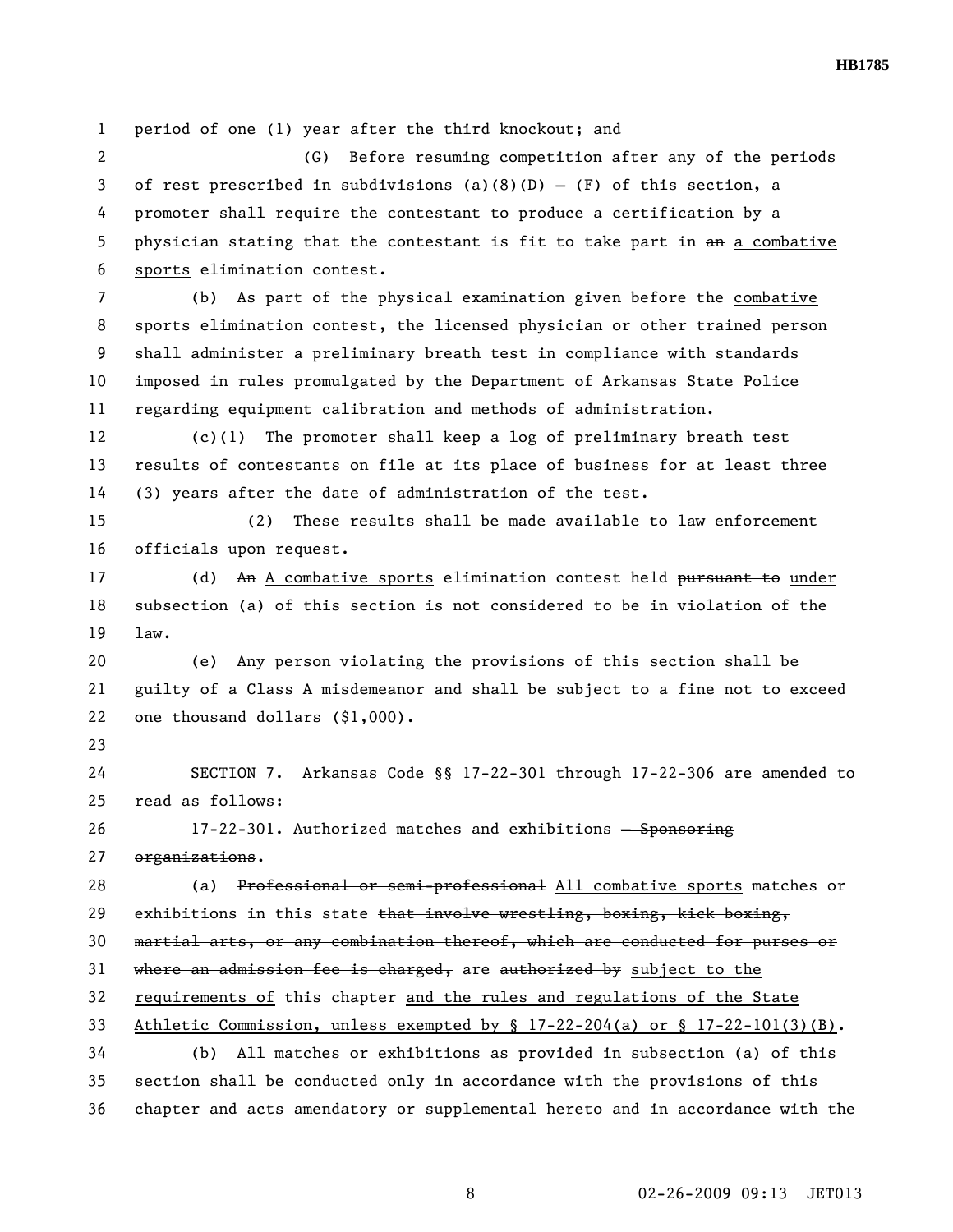1 rules and regulations of the State Athletic Commission commission. 2 (c) All matches or exhibitions as provided in subsection (a) of this 3 section shall be sponsored by and held under the auspices of a patriotic 4 organization chartered by authority of a special act of the Congress of the 5 United States, a chartered civic club, a nonprofit corporation, or any part 6 of such organizations. No sponsoring organization or part of any sponsoring 7 organization may be composed of persons under the age of twenty-one  $(21)$ . 8 (d) The commission shall have no authority to limit the number of 9 organizations as provided in subsection (c) of this section which may sponsor 10 matches or exhibitions in any area of the state, nor to limit or restrict the 11 number of wrestling organizations or federations promoting or organizing 12 matches or exhibitions in the state. 13 (e) No sponsoring organization, or any part thereof, as provided in 14 subsection (c) of this section shall also be a promoter in the same match or 15 exhibition that is authorized in subsection (a) of this section. Neither 16 shall a promoter also be a sponsoring organization in the same match or 17 exhibition as authorized in subsection (a) of this section. 18 19 17-22-302. Issuance of licenses — Fees. 20 (a) The State Athletic Commission shall have the authority to appoint 21 and issue annual licenses to the following persons with regard to 22 participation in combative sports in this state: 23 (1) persons A person engaging in professional or semi-24 professional wrestling, boxing, kick boxing, and martial arts combative 25 sports in this state.; 26 (b) The commission shall have the authority to appoint and issue 27 annual licenses to promoters (2) A promoter of a professional or semi-28 professional wrestling, boxing, kick-boxing, or martial arts combative sports 29 match or exhibition in this state.; 30 (c) The commission shall have the authority to appoint and issue 31 annual licenses to managers, matchmakers, referees, judges, physicians, 32 timekeepers, (3) A manager; 33 (4) A matchmaker; 34 (5) A referee; 35 (6) A judge; 36 (7) A physician;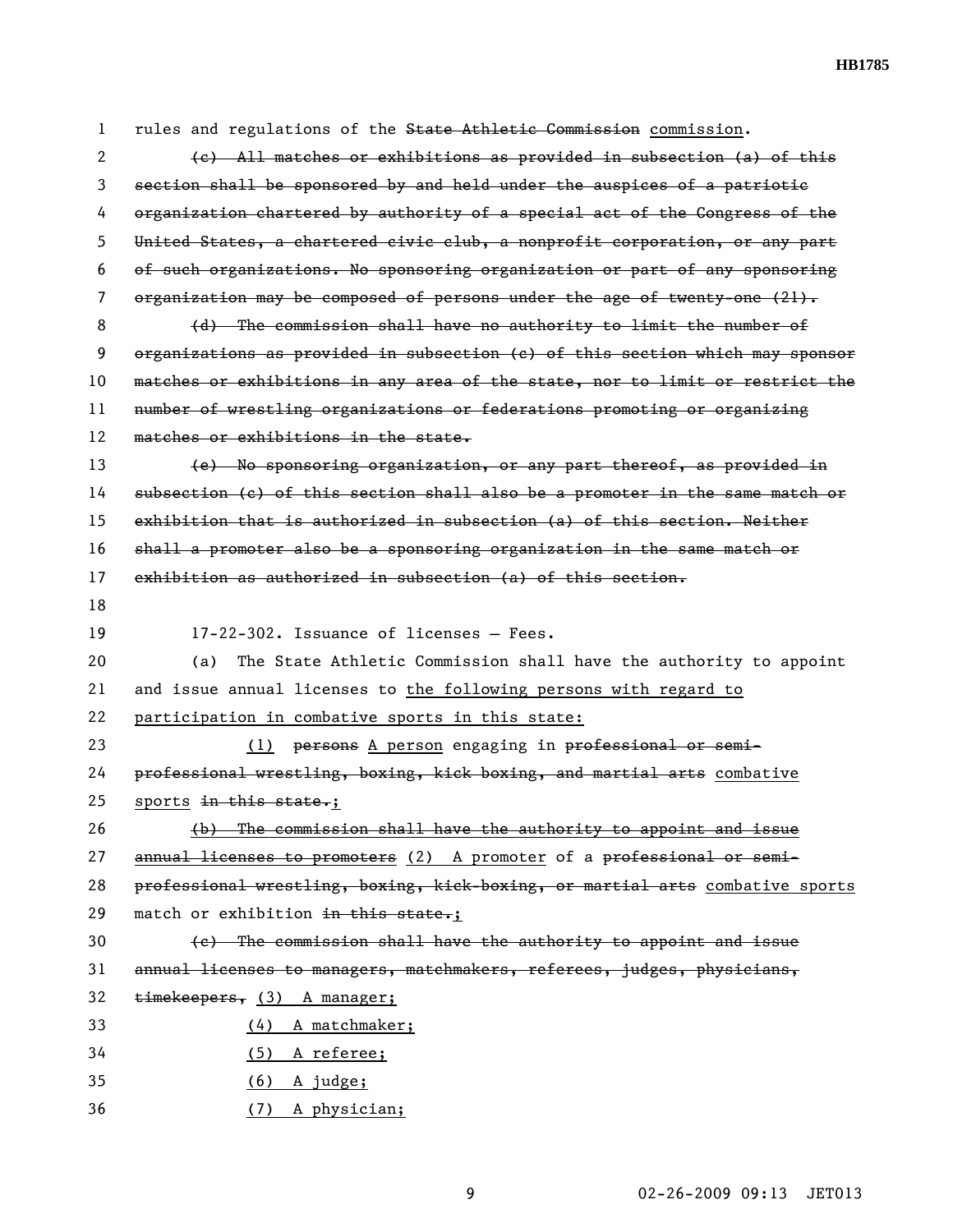1 (8) A timekeeper; and 2 (9) any other persons A person arranging, participating 3 in, or otherwise involved with matches and exhibitions as provided in § 17-  $4 \quad 22 - 301(a)$ . 5 (d) The commission shall have the authority to appoint and issue 6 **licenses to sponsoring organizations as provided in § 17-22-301(c).** 7 (e) (b) The commission shall have the authority to refuse to issue a 8 license to any person or organization which that has been sanctioned in any 9 way by any comparable licensing body of another state. 10  $(f)$  (c) Fees for the licenses shall be established by the commission. 11  $\left(\frac{1}{6}\right)$  (d) All licenses as provided in this section shall expire annually 12 on June 30. 13 14 17-22-303. License required — Penalty for unlicensed activity. 15 (a) No person shall participate in or engage in the promotion of a 16 professional or semi-professional wrestling, boxing, kick boxing, or martial 17 arts combative sports match or exhibition in this state without first having 18 obtained a license from the State Athletic Commission. 19 (b) No person shall participate in a professional or semi-professional 20 wrestling, boxing, kick boxing, or martial arts combative sports match or 21 exhibition as a manager, matchmaker, referee, judge, physician, or 22 timekeeper, without first having obtained a license from the commission. 23 (c) No sponsoring organization as provided in § 17-22-301(c) shall 24 sponsor any professional or semi-professional wrestling, boxing, kick boxing, 25 or martial arts match or exhibition without first obtaining a license from 26 the commission. 27 (d) (c) Any person mentioned in subsections subsection (a), or (b), or 28  $\leftrightarrow$  of this section who does not first obtain a license from the commission 29 before participating in a professional or semi-professional wrestling, 30 boxing, kick boxing, or martial arts combative sports match or exhibition 31 shall be deemed guilty of a misdemeanor and upon conviction shall be fined in 32 any sum not less than one thousand dollars (\$1,000) nor more than two 33 thousand five hundred dollars (\$2,500). 34 (d) A venue, entity, or person who knowingly assists in making an 35 unlicensed combative sports match or exhibition occur shall be subject to the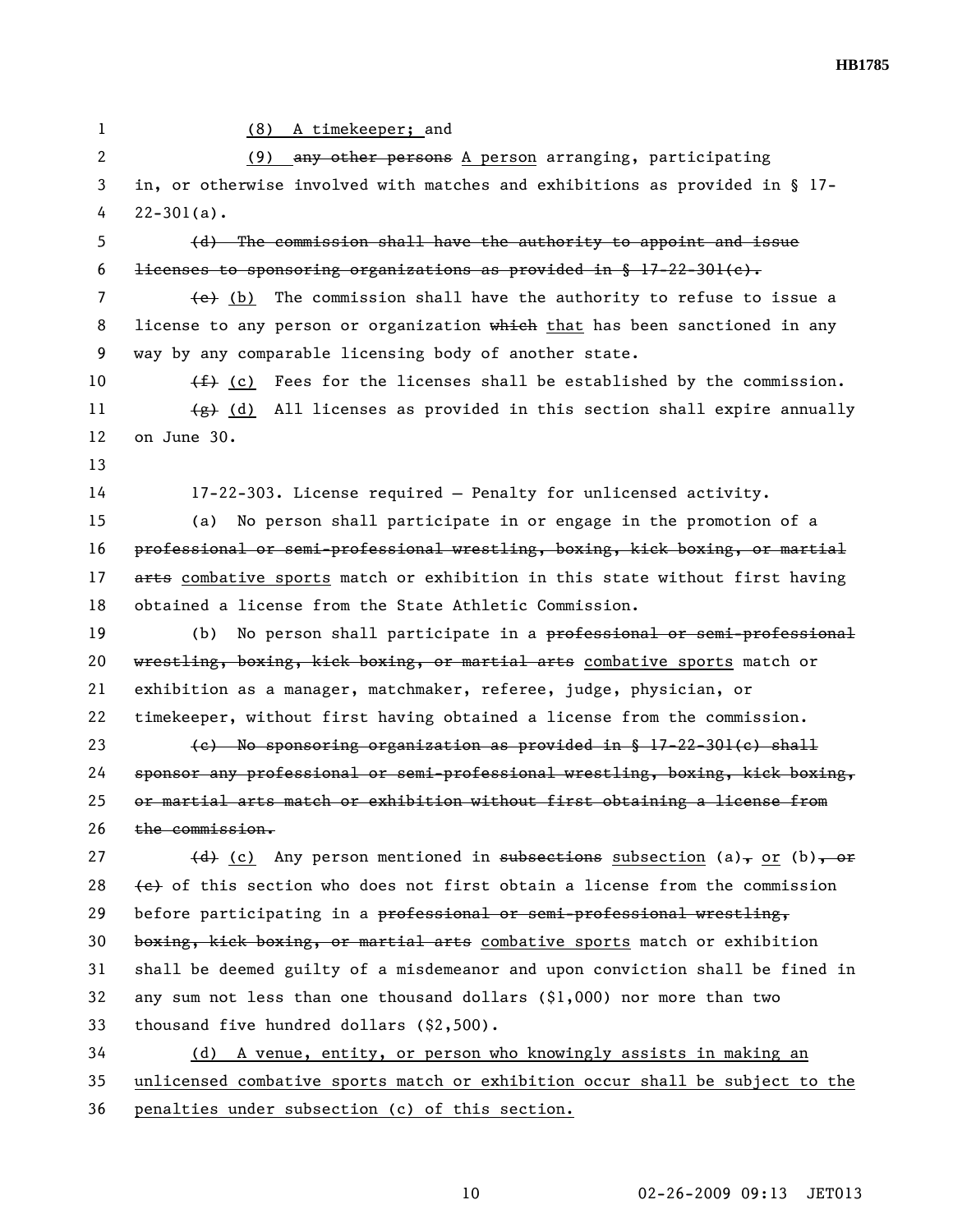1

2 17-22-304. Bond required.

3 (a) As a condition to the issuance of a license as provided in  $\S 17-$ 4 22-301(e) 17-22-302(a)(2), the person applying for the license shall file 5 with the State Athletic Commission a cashier's check, a letter of credit, or 6 a corporate surety bond in an amount to be established by the commission in 7 its rules, but not less than the sum of one thousand dollars (\$1,000) written 8 by a corporate surety authorized to do business in this state, conditioned 9 upon the licensee's payment of all taxes and other charges due the state and 10 its political subdivisions on account of such matches or exhibitions as 11 provided in § 17-22-301(a).

12 (b) Each promoter as defined in § 17-22-101 shall file with the 13 commission a bond in the sum of one thousand dollars (\$1,000) written by a 14 corporate surety authorized to do business in this state, conditioned upon 15 the promoter's payment of ticket sales, fees, and other revenues to the 16 sponsor and participants.

17

18 17-22-305. Refusal or revocation of license.

19 The State Athletic Commission for good cause may refuse to grant a 20 <del>license to any sponsoring organization as provided in § 17-22-301(c).</del>

21 (a) The State Athletic Commission may refuse for good cause to issue a 22 license under § 17-22-302(a).

23 (b) The commission may also revoke for good cause any license granted 24 under authority of this chapter.

25

26 17-22-306. Sponsoring organizations - Fees.

27 (a)(1) Within  $\frac{10}{2}$  five (5) business days after a combative sports 28 match or exhibition, as provided in § 17-22-301(a), every sponsoring 29 organization as provided in § 17-22-301(e) the licensed manager, promoter, or 30 person responsible for the match or exhibition shall furnish to the State 31 Athletic Commission a written report under the penalty of perjury on a form 32 which that shall be provided by the commission showing the number of tickets 33 which that were issued or sold and the gross receipts therefor without any 34 deductions whatsoever.

35 (2)(A) The person shall also pay to the commission at the 36 same time a five percent (5%) fee exclusive of federal taxes thereon of the